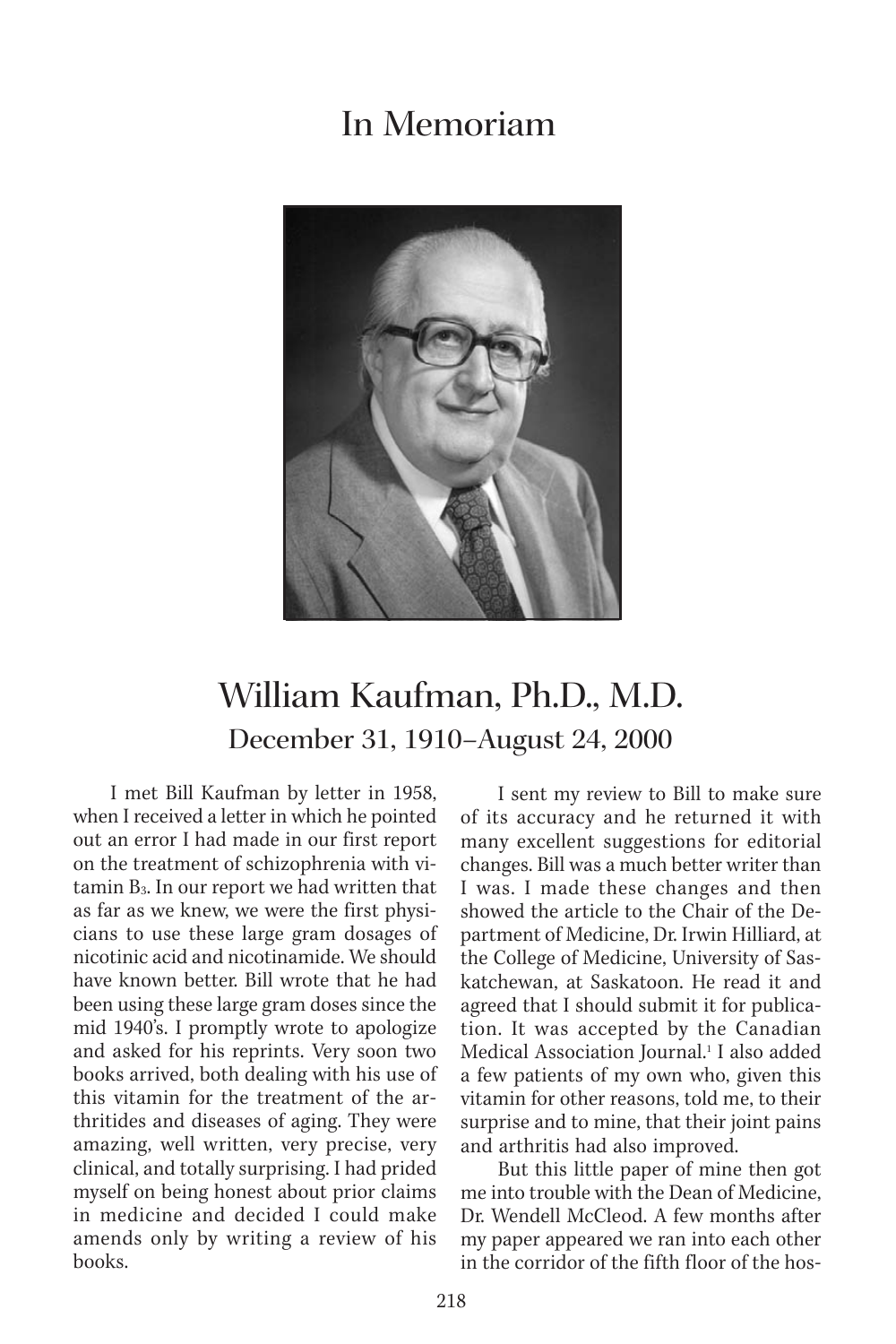pital, the floor where I had my research laboratories. Wendell stopped me and spoke about my paper. He asked whether I had had anyone else read my paper before I submitted it. Strangely enough, this was one of the few times that I had asked other physicians to examine my papers. I replied that I had, and that Dr. Hilliard had agreed it was a good paper and should be submitted. Wendell promptly shot back that he did not think so. I became enraged and retorted that I did not give a damn what he thought about it and that no one was going to censor my papers. Then I asked him what was the matter. He replied that at a recent meeting in Toronto he had been attacked by several rheumatologists from the College of Medicine who questioned my right as a psychiatrist to prepare book reviews on arthritis. Wendell and I were friends and there was only a momentary cooling off but I became aware for the first time of the fierce jealousy between fields in medicine. Why should my medical degree, irrespective of my specialty, prevent me from expressing an opinion on other matters?

But this episode firmly fixed Bill Kaufman in my mind, and a few years later when I was in New York I met him. We had lunch together. From that moment on we were friends and whenever I could I would visit him at his office in that big city. After he retired we continued our relationship. I was really sorry when Charlotte, his loving wife, told me that at age 90 he had died.

This anecdote about my first connection with Bill will, I hope, make it easier for the reader to remember what Bill did, his major contribution, the proof that large doses of vitamin  $B_3$  were safe and, even more importantly, therapeutic for the arthritides and other diseases of aging.

Bill was one of three most eminent pioneers in orthomolecular medicine, long before the word was coined by Linus Pauling in 1968. He used nicotinamide in gram doses, usually four doses each day because it is so water soluble, for a large series of cases of arthritis with great success and published his two books before 1949. His CV is described in 20 pages. He published 66 papers in medical journals, more than 100 reviews of medical books for the International Archives of Allergy and Applied Immunology, of which he was editor for many years, 25 magazine articles, as well as poetry, radio programs, and unproduced plays. He won many honors and awards, including the Tom Spies Memorial Award in Nutrition in 1978, an Award of Merit by the American College of Allergies in 1981, and was cited for his work in Gerontology by the International Association of Gerontology in 1983.

Why was Bill Kaufman's important discovery rejected? Only in the past few years was his discovery examined by a controlled study and confirmed. But during the years many orthomolecular physicians observed that their patients became better and I made his vitamin a permanent part of my arthritis regimen. I think there were several reasons his work was not recognized. First, by the time Bill began his work, the vitamin-as-prevention paradigm was fully established. This paradigm insisted that vitamins were to be used only for the classical deficiency diseases and only in small amounts, the recommended daily allowances. Bill's work contradicted both of these essential pillars of that old paradigm. Arthritis is not a vitamin deficiency disease, or if it is, was never so recognized, and he used doses 1000 times larger than those needed to prevent diseases such as scurvy and pellagra. The old paradigm forbade any serious examination of this work. Secondly, about the same time the corticosteroid hormones were developed, were taken on by Merck and Company and the Nobel Prize was awarded to a scientist working for the Mayo Clinic in Rochester where the early studies of the effect of these steroids on arthritis was completed. The worldwide publicity was immense.

These steroids marked the introduc-